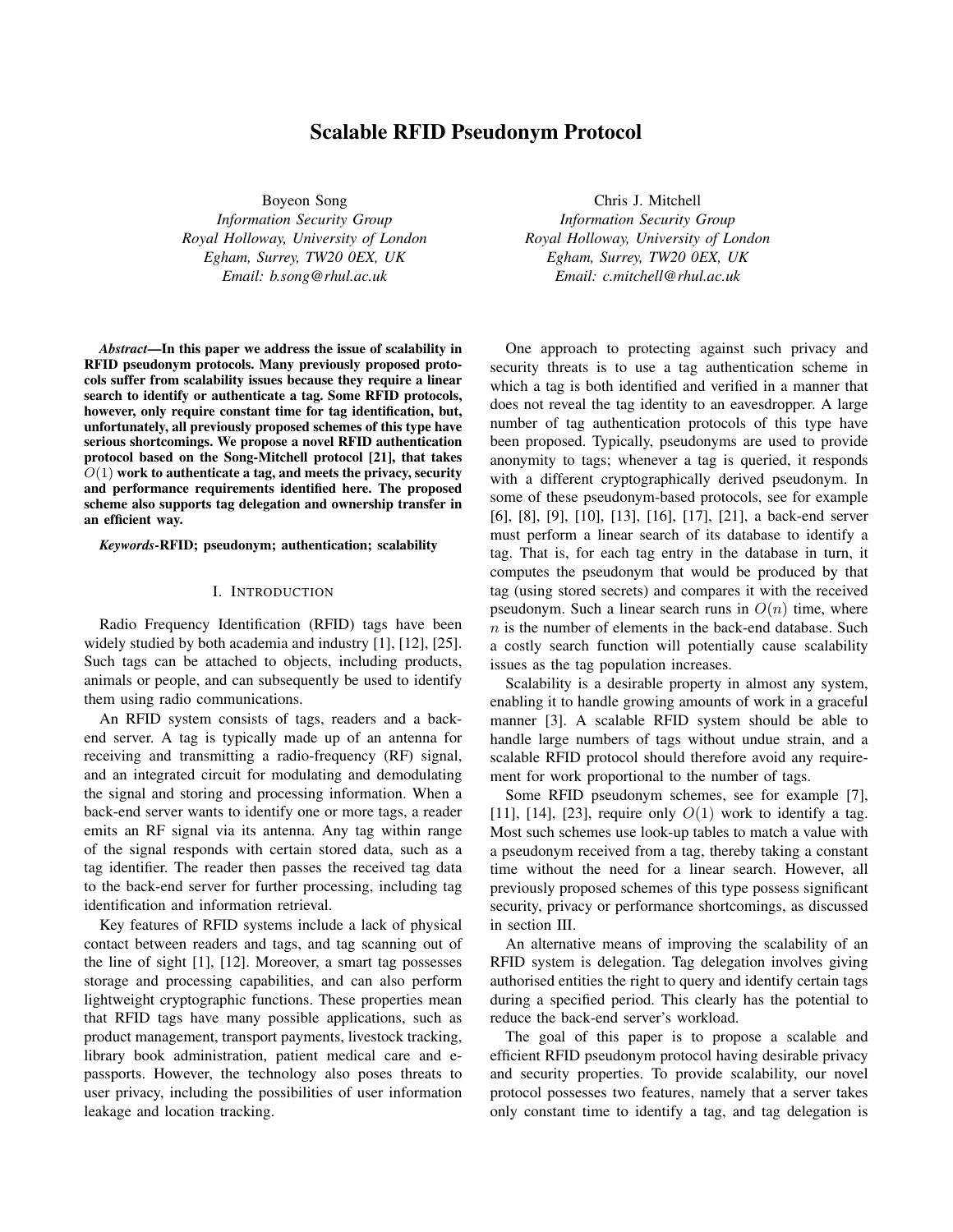straightforward. The protocol originates from the scheme introduced in [21] (referred to here as the SM protocol).

We first identify desirable privacy, security and performance requirements for RFID protocols. We next introduce some previously proposed protocols, and outline vulnerabilities in these schemes. We then present a novel protocol and analyse it against the identified requirements. Finally we summarise the contributions of the paper.

### II. REQUIREMENTS FOR RFID PROTOCOLS

The RFID protocols considered here operate under the following assumptions.

- The communicating parties are a server and a tag.
- The term server is used to mean a combination of a back-end server and its readers.
- A server and tag communicate via an insecure RF interface.
- A server maintains a secure database of information for the tags that it owns, and has a significantly greater processing capability than a tag.
- A tag has a rewritable memory that may not be tamperresistant, and can perform lightweight cryptographic operations.

### *A. Privacy and Security*

A major concern for RFID systems is user privacy. Unprotected tag-server communications sent via wireless can disclose information about a tag and its location. Two major privacy issues are as follows [1], [12], [16], [26].

- Tag Information Privacy: In a typical RFID system, when a server queries a tag, the tag responds with its identifier. If unauthorised entities can also obtain a tag identifier, then they may be able to request and obtain the private information related to the tag held in the server database. To protect against such tag information leakage, RFID systems should be controlled so that only authorised entities are able to access the information associated with a tag.
- Tag Location Privacy: If the responses of a tag are linkable to each other or distinguishable from those of other tags, then the location of a tag could be tracked by multiple collaborating unauthorised entities. If messages from tags are anonymous, then the tag tracking problem by unauthorised entities can be avoided.

We divide possible attackers into two groups, as follows.

- A weak attacker (WA) is a malicious entity that can observe and manipulate communications between a server and a target tag, but cannot compromise the tag.
- A strong attacker (SA) is a malicious entity that has compromised a target tag, in addition to having the capabilities of a weak attacker.

Tag memory is vulnerable to compromise by side channel attacks, because it is unlikely to be tamper-proof. Hence, threats by an SA as well as a WA should be considered in RFID protocol design. Security threats to RFID protocols can be classified into weak and strong attacks, in line with the attacker types defined above.

The following attacks are feasible for a WA [1], [12], [26].

- Tag Impersonation: a WA could impersonate a tag to a server without knowing the tag's internal secrets.
- Replay Attack: a WA could replay messages sent between server and tag without being detected.
- Man-in-the-Middle (MitM) Attack: a WA could interfere with messages sent between a server and a tag (e.g. by insertion, modification or deletion).
- Denial-of-Service (DoS) Attack: a WA could block messages transmitted between a server and a tag. Such an attack could cause the server and the tag to lose synchronisation. For example, the server might update its shared secrets, while the tag does not; as a result, they would no longer be able to authenticate each other.

An SA may be able to perform the following attacks, as well as the above weak attacks [1], [14], [16], [20], [21].

- Backward Traceability: an SA might be able to trace past transactions between a server and a compromised tag using knowledge of the tag internal state.
- Forward Traceability: an SA might be able to trace future transactions between a server and a compromised tag using knowledge of the tag internal state. The only way of maintaining future security once the current tag secrets have been revealed is to detect key compromise as soon as possible, and to replace the compromised secrets as soon as possible [14].
- Server Impersonation: an SA might be able to impersonate a legitimate server to a compromised tag using knowledge of the tag internal state. It could, for example, ask the tag to update its internal state so that the server can no longer communicate successfully with the tag, although the SA can [20].

## *B. Performance*

RFID schemes should address the following performance issues [1], [16], [21].

- Storage Capacity: the volume of data stored in a tag should be minimised, because of tight tag cost requirements.
- Computation: the complexity of tag computations should be minimised because of the very limited power available to a tag.
- Communication: the number and size of messages exchanged between a tag and a server should be minimised.
- Scalability: the server should be able to handle a large tag population. It should be able to identify multiple tags using the same radio channel. Performing an exhaustive search to identify individual tags is difficult when the number of tags is large.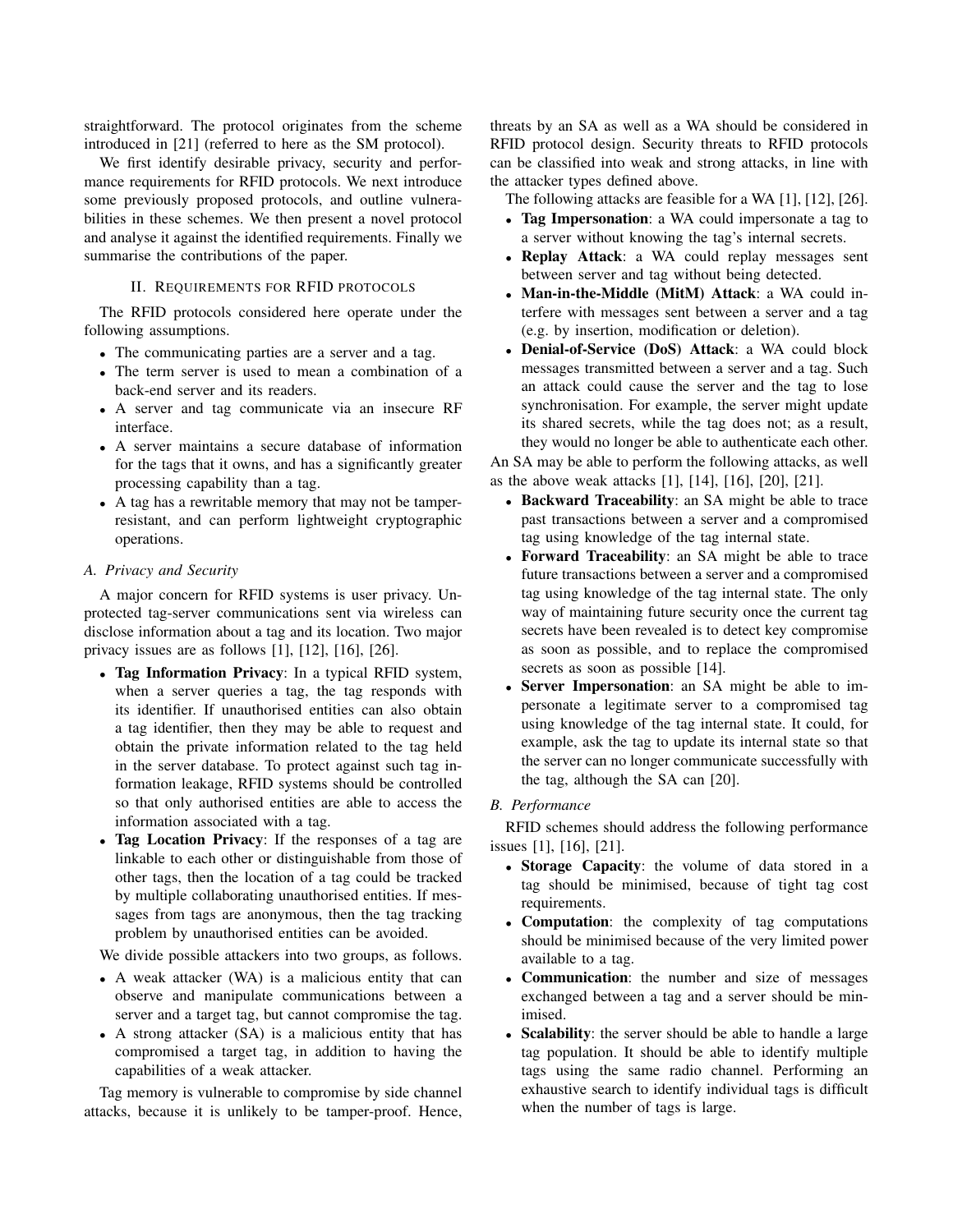# III. RELATED WORK

We next introduce some RFID protocols that use a lookup table to identify a tag, thereby taking only  $O(1)$  time. We also outline shortcomings in these schemes.

Henrici and Müller [11] proposed a protocol for RFID tag identification (the HM scheme), in which the server only needs to perform  $O(1)$  work to identify a tag. However, as described in [2], [6], the scheme allows a degree of tag tracking. In addition, if a tag is compromised, its previous identifiers can easily be computed, thereby allowing backward traceability [21].

Dimitriou [7] proposed an RFID authentication protocol (the D scheme), requiring  $O(1)$  work for a server to authenticate a tag. However, a tag identifier might remain the same between valid sessions because, if an authentication session is unsuccessful, a tag does not update its identifier. Tag tracking is thus partially possible [7], as in the HM scheme.

The RFID authentication protocol of Lim and Kwon [14] (the LK scheme) requires a server to maintain a precomputed table of tag information, used to authenticate tags. The scheme provides a range of security properties, covering backward and forward traceability and weak attacks. However, it does not provides location privacy, as described in [18]. Moreover, the scheme may involve significant online computations for tag authentication in a successful session [14], although it only requires  $O(1)$  work for tag identification.

Tsudik [22] presented an RFID identification protocol (the T1 scheme) that provides only a basic level of tag identification using time-stamps, and proposed two further schemes (the T2 and T3 schemes) also providing tag authentication. The schemes use monotonically increasing timestamps for tracking-resistant tag authentication. A server maintains a periodically updated hash table in which each row corresponds to a tag.

The T1 scheme only needs  $O(1)$  operations to identify a tag, because a hash table is used for all look-ups. However, the scheme merely identifies a tag, and does not provide tag authentication. Additionally, the scheme is susceptible to a trivial DoS attack in which an attacker can easily incapacitate a tag by feeding it an inaccurate future timestamp value [23]. Moreover, the scheme makes the important assumption that a given tag is never identified (interrogated) more than once within any time interval [23].

The T2 scheme adds tag authentication to T1 using a challenge-response method. This scheme also takes a constant time to identify and authenticate a tag because of its use of a look-up table. However, if a tag has been previously desynchronised by an attacker, the server must perform  $O(n)$ operations to authenticate the tag. The T2 scheme is also susceptible to DoS attacks, like the T1 scheme [23].

The T3 scheme mitigates the DoS vulnerability of T1 and T2 by using a hash-chain to generate a so-called epoch token, allowing a tag to ascertain that a time-stamp is not too far into the future. The server only needs to perform  $O(1)$ operations to identify and authenticate a tag, if the tag reply is valid. If not, the server takes  $O(n)$  time. Unfortunately, DoS attacks still remain a threat [23].

In addition, in T2 and T3, an adversary can potentially distinguish between synchronised and desynchronised tags by timing server responses, because a synchronised tag only requires a server to perform a fast table look-up, whereas a desynchronised tag requires it to perform an exhaustive search. Moreover, none of these schemes can resist backward traceability because they use a fixed key.

Burmester, de Medeiros and Motta [4] introduced an anonymous RFID authentication protocol (the BMM scheme) that supports constant key-lookup, using a pseudorandom function. However, the scheme weakens location privacy; if an authentication session fails, a tag re-uses the same pseudonym in the following session. Also, it does not provide backward traceability because of the use of a fixed secret key [4].

### IV. A NOVEL RFID PSEUDONYM PROTOCOL

We introduce here a new RFID pseudonym protocol. This protocol provides scalability as well as satisfying the privacy, security and performance properties given in section II.

### *A. Main Features*

The protocol has the following main features:

- To improve scalability the protocol makes use of a precomputed look-up table for tag authentication, as in the schemes described in section III. As a result, the server takes  $O(1)$  work to identify and authenticate a tag, without needing a linear search.
- The look-up table contains hash-chains for each tag, elements from which are used as tag identifiers. A keyed hash function is used to generate the hash-chains, using a secret key shared by the tag and server. The hash-chain length, m, determines the number of tag identifiers that can be produced by a key.
- The operation of the protocol (described in detail in section IV-D) can be divided into three cases, as follows (see also Table I):
	- 1) Case 1: for each of the first  $m 1$  queries of a tag, the protocol process only involves tag authentication and requires just two messages. To authenticate a tag, the server searches a look-up table, taking constant time.
	- 2) Case 2: on the mth query of a tag, the protocol updates the secrets shared by the server and tag, as well as providing tag authentication. This process requires an additional message. The server takes  $O(1)$  work to authenticate a tag, as in case 1.
	- 3) Case 3: if a tag is queried more than  $m$  times, which should not normally happen, then a revised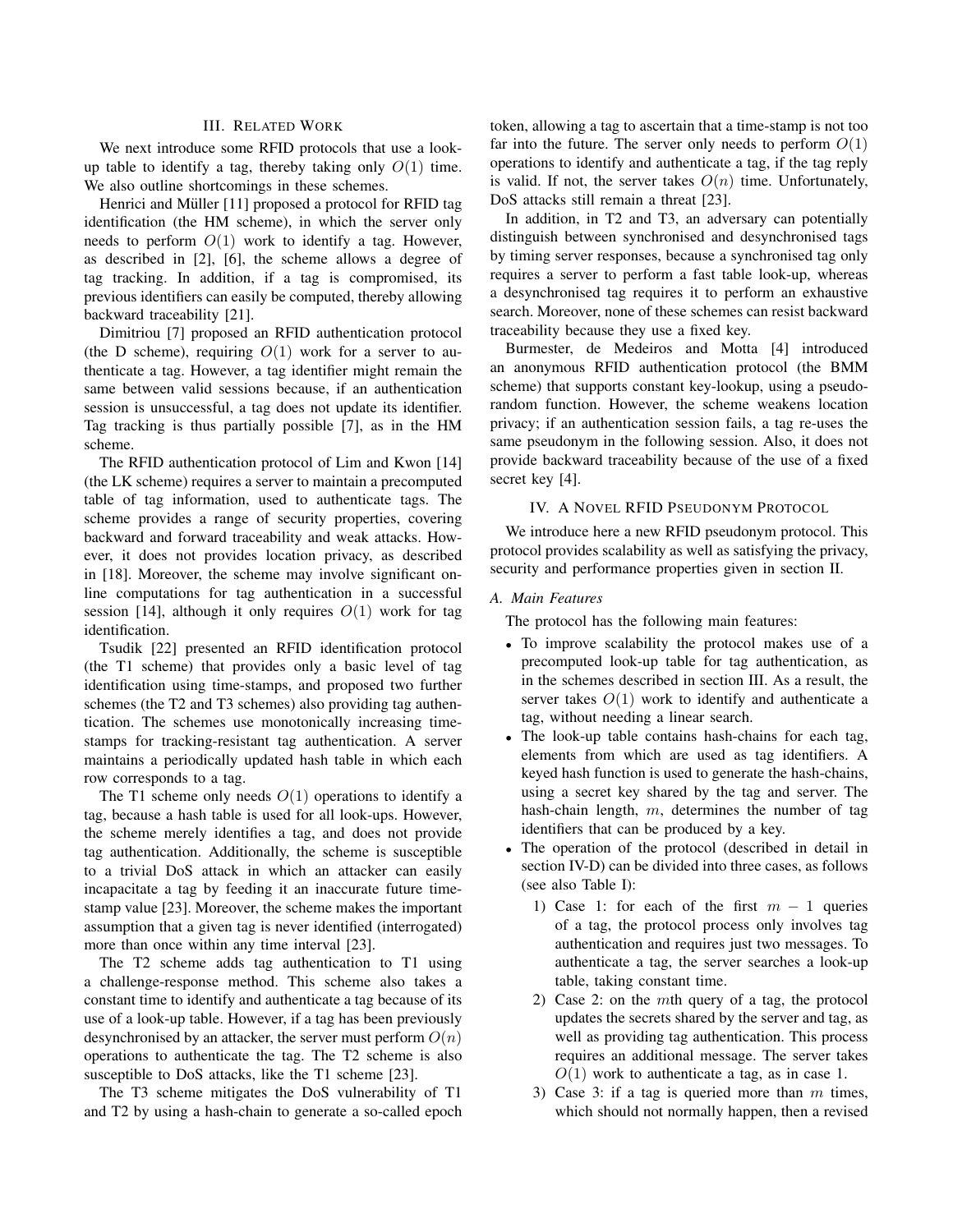Table I OPERATION OF THE PROTOCOL

|           | Ouery number $\vert 1, \dots, (m-1) \vert$ | m               | $(m+1), \cdots$ |  |
|-----------|--------------------------------------------|-----------------|-----------------|--|
| Operation | Case 1                                     | Case 2          | Case 3          |  |
| State     | Regular state                              | Irregular state |                 |  |

version of the SM protocol is performed; this requires the server to perform a linear search with complexity  $O(n)$ .

- For server authentication (in cases 2 and 3), for each tag the server holds a secret s that only it knows, as in the schemes presented in [14], [21].
- In normal operation (cases 1 and 2), a tag does not need to generate pseudo-random numbers; however, in case 3, a pseudo-random number is needed to prevent tag tracking.

### *B. The SM protocol*

We outline the SM protocol [21], on which the new protocol is based. The XOR, concatenation, substitution, right circular shift and left circular shift operators are represented below by  $\oplus$ ,  $\parallel$ ,  $\leftarrow$ ,  $\gg$  and  $\ll$ , respectively.

Initially, a server  $S$  assigns a string  $s$  of  $l$  bits to each tag T and computes  $t = h(s)$ , where  $h: \{0, 1\}^* \rightarrow \{0, 1\}^l$  is a hash function. Each tag T stores t, and S stores  $(s, t, \hat{s}, t)$ for every tag it manages, where  $\hat{s}$  and  $\hat{t}$  are the most recent 'old' values of  $s$  and  $t$ .

The authentication protocol operates as follows (see also Figure 1).

- 1) S generates a random string  $r_1$  of l bits and sends it to T.
- 2)  $T$  generates a random string  $r_2$  of l bits as a temporary secret, and computes  $M_1 = t \oplus r_2$  and  $M_2 = f_t(r_1 \oplus$  $r_2$ ). T then sends  $M_1$  and  $M_2$  to S.
- 3) S searches its database for a value t for which  $M_2 =$  $f_t(r_1 \oplus M_1 \oplus t)$ , where  $r_1$  is the value sent by S in step 1. If no match is found, the session terminates. If a match is found,  $S$  has authenticated  $T. S$  computes  $r_2 = M_1 \oplus t$  and  $M_3 = s \oplus (r_2 \gg l/2)$ , and sends  $M_3$  to T. S then updates the entries for the tag T from  $(\hat{s}, \hat{t}, s, t)$  to  $(s, t, (s \ll l/4) \oplus (t \gg l/4) \oplus r_1 \oplus$  $r_2, h((s \ll l/4) \oplus (t \gg l/4) \oplus r_1 \oplus r_2)).$
- 4) T computes  $s \leftarrow M_3 \oplus (r_2 \gg l/2)$  and checks that  $h(s) = t$ . If the check succeeds, T has authenticated S, and sets  $t \leftarrow h((s \ll l/4) \oplus (t \gg l/4) \oplus r_1 \oplus r_2).$ If the check fails, the session terminates.

In [5], [24], attacks are described on this protocol, which arise because the XOR operation is used to construct each of messages  $M_1$ ,  $M_2$  and  $M_3$ . Cai et al. [5] present a revised scheme in which the construction of  $M_2$  uses concatenation instead of XOR, and  $M_3$  uses a hash function  $h(r_2)$  instead of  $(r_2 \gg l/2)$ . We present here a further revision of the SM protocol, and use it in case 3 of the novel protocol. In our revised scheme,  $M_2$  is the same as in the scheme introduced by Cai et al. [5], and other changes are described below.

#### *C. Initialisation*

The server S chooses values for l and  $l_r$  and functions e,  $f, g$  and h as follows.

- $l$  is the bit-length of a tag identifier and a shared key. It should be large enough to ensure that an  $l$ -bit key is a strong cryptographic key for the keyed hash functions, and an exhaustive search to find an l-bit tag identifier is computationally infeasible.
- $l_r$  ( $\leq l$ ) is the bit-length of a random string. It should be large enough to ensure that an exhaustive search to find an  $l_r$ -bit value is computationally infeasible.
- $e: \{0,1\}^* \times \{0,1\}^l \rightarrow \{0,1\}^l, f: \{0,1\}^* \times \{0,1\}^l \rightarrow$  $\{0,1\}^l$  and  $g: \{0,1\}^* \times \{0,1\}^l \rightarrow \{0,1\}^{3l}$  are keyed hash functions.
- *h* is a hash function,  $h: \{0, 1\}^* \to \{0, 1\}^l$ .
- $e, f, g$  and h should be one-way, collision-resistant, and suitable for implementation in a low-cost tag. (A variety of work on such hash functions is ongoing; see, for example [19]).

The server S builds a look-up table which is used for tag identification. The table definition process involves the following steps for each tag  $T$  managed by  $S$ .

- $S$  chooses a random *l*-bit string  $s$ , and computes the *l*-bit key  $k = h(s)$ , where s is used for server authentication and  $k$  is used as input to the keyed hash functions  $e$ ,  $f$  and  $g$ .
- S chooses a random *l*-bit string  $x_0$ , and computes the hash-chain values  $x_i = e_k(x_{i-1})$  for  $1 \le i \le m$ , where the values  $x_i$  are used as tag identifiers and m is the length of the hash-chain.
- S stores s, k and the identifiers  $x_0, x_1, \dots, x_m$  as the entries for  $T$  in its look-up table.

Each tag T stores k, x and  $x_m$ , where x is initially set to  $x_0$  and functions as T's identifier.

#### *D. Authentication and Secret Update*

The novel protocol has three different stages in line with the cases described in section IV-A: tag authentication, secret update (I) and secret update (II). The stages are as follows (see also Figure 2).

### Case 1: Tag Authentication

S generates a random  $l_r$ -bit string r, and sends r to T.

- 1) When  $T$  receives  $r$ , it compares its stored values of x and  $x_m$ . If  $x \neq x_m$ , then the following steps are performed.
	- a) T computes  $M_T = f_k(r||x)$  and updates its identifier x to  $e_k(x)$ . T sends r, x and  $M_T$  back to S. If the updated x is equal to  $x_m$ , T waits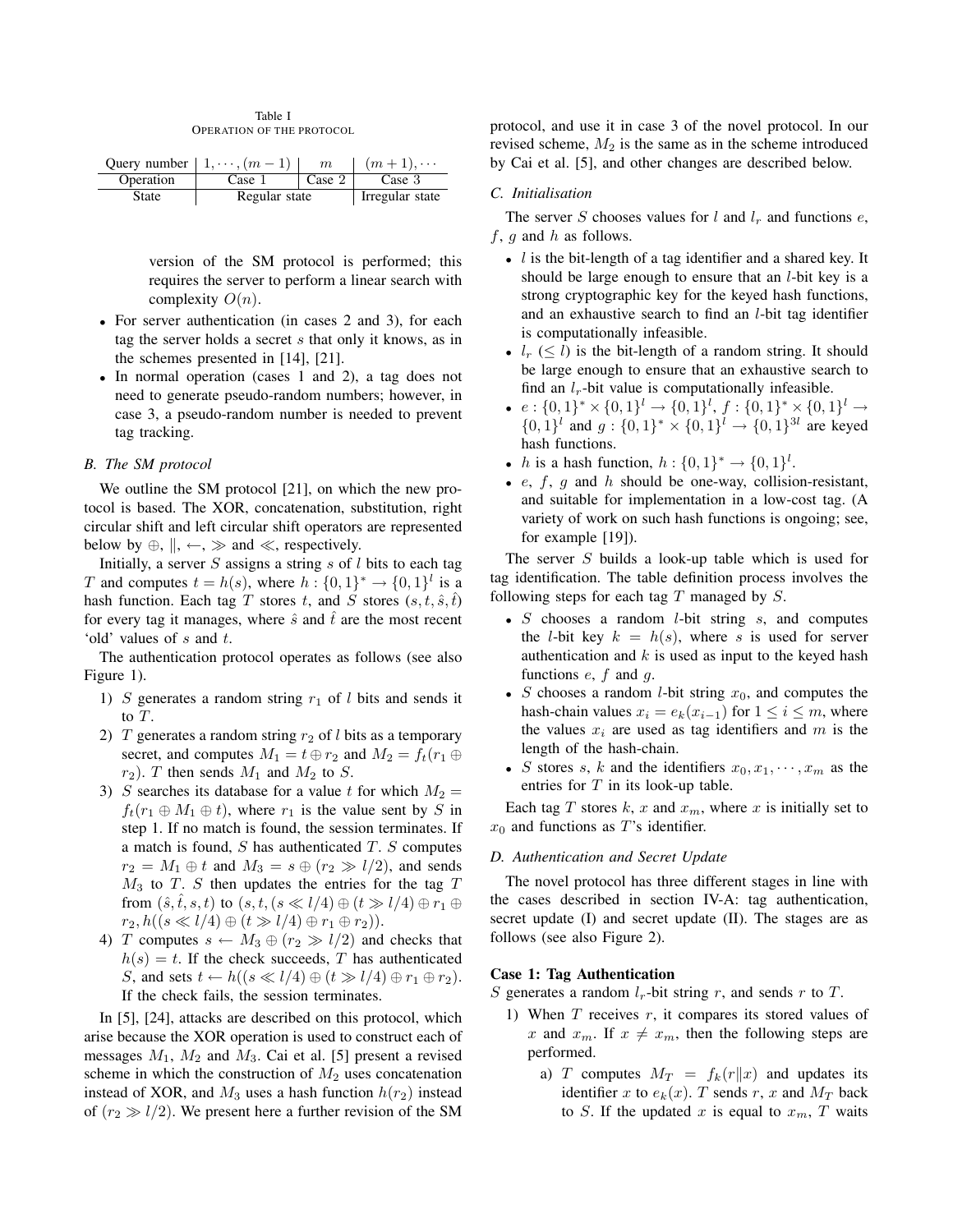

Figure 1. The SM Protocol

for a server response, keeping r and  $M_T$  in short term memory.

- b) When S receives x and  $M_T$ , it performs the following steps.
	- i) S searches its look-up table for a value  $x_i$ equal to the received value of  $x$ . If such a value is found,  $S$  identifies  $T$ . Otherwise, the session terminates.
	- ii) S checks that  $f_k(r||x_{i-1})$  equals the received value of  $M_T$ , where k is the key belonging to the identified tag  $T$ . If this verification succeeds, then  $S$  authenticates  $T$ . Otherwise, the session terminates.
	- iii) If  $x \neq x_m$ , then the authentication session terminates successfully.

### Case 2: Secret Update (I)

- iv) If  $x = x_m$ , then S performs the following steps to update the secrets for T.
	- A)  $S$  chooses a random  $l$ -bit string  $s'$  and an integer  $m'$ , and computes a key  $k' =$  $h(s')$  and a sequence of m' identifiers  $x'_i = e_{k'}(x'_{i-1})$  for  $1 \leq i \leq m'$ , where  $x'_0$  is set to x. (These values can be precomputed.)
	- B) S computes  $M_S = g_k(r||x||M_T) \oplus$  $(s||k'||x'_{m'})$ , and sends r and  $M_S$  to T.
	- C)  $S$  updates the set of stored values for  $T$ from  $(\hat{s}, \hat{k}, s, k, x_0, x_1, x_2, \dots, x_m)$  to  $(s, k, s', k', x, x'_1, x'_2, \cdots, x'_{m'})$ , where  $\hat{s}$ and  $\hat{k}$  are the most recent previous values of  $s$  and  $k$ , respectively.
- c) When  $T$  receives  $r$  and  $M_S$ , it computes  $(s||k'||x'_{m'}) \leftarrow M_S \oplus g_k(r||x||M_T)$ . If  $h(s)$  is equal to  $k$ ,  $T$  authenticates  $S$  and updates  $k$ and  $x_m$  to  $k'$  and  $x'_{m'}$ , respectively. (The secret update session then terminates successfully.) Otherwise, the session terminates.

# Case 3: Secret Update (II)

- 2) When  $T$  receives  $r$ , if  $T$ 's stored values of  $x$  and  $x_m$  are equal, then the following steps are performed. (This irregular case arises if  $T$  did not update its shared secrets correctly in the previous session, that is, if the secret update (I) step fails.)
	- a)  $T$  generates a random number  $r<sub>T</sub>$  as a session secret, and computes  $M_1 = f_k(r||r_T)$  and  $M_2 =$  $r_T \oplus x$ . T sends r,  $M_1$  and  $M_2$  back to S with a request for an update of the shared secrets. T waits for a server response, keeping r,  $r<sub>T</sub>$  and  $M_1$  in short term memory.
	- b) When S receives  $M_1$  and  $M_2$ , the following steps are performed.
		- i) S searches its look-up table for a value  $x =$  $x_m$  or  $x = x_0$  for which  $M_1 = f_k(r|| (M_2 \oplus$  $(x)$ ). If such a value is found, S authenticates T. Otherwise, the session terminates.
		- ii) If  $x = x_m$ , S performs the following steps. (This case arises when, although T sent  $x =$  $x_m$  to S in the previous session, S did not receive it correctly. Thus, neither S nor T have updated their shared secrets.)
			- A)  $S$  chooses a random  $l$ -bit string  $s'$  and an integer  $m'$ , and computes a key  $k' =$  $h(s')$  and a sequence of m' identifiers  $x'_i = e_{k'}(x'_{i-1})$  for  $1 \leq i \leq m'$ , where  $x'_0$  is set to x. (These values can be precomputed.)
			- B) S computes  $r_T = M_2 \oplus x$  and  $M_S =$  $g_k(r||r_T||M_1) \oplus (s||k'||x'_{m'})$ , and sends r and  $M<sub>S</sub>$  to T.
			- C)  $S$  updates the set of stored values for  $T$ from  $(\hat{s}, \hat{k}, s, k, x_0, x_1, x_2, \dots, x_m)$  to  $(s, k, s', k', x, x'_1, x'_2, \cdots, x'_{m'})$ .
		- iii) If  $x = x_0$ , S computes  $r_T = M_2 \oplus x$  and  $M_S = g_k(r||r_T||M_1) \oplus (\hat{s}||k||r_m)$  and sends r and  $M<sub>S</sub>$  to T. (This case arises if  $M<sub>S</sub>$  did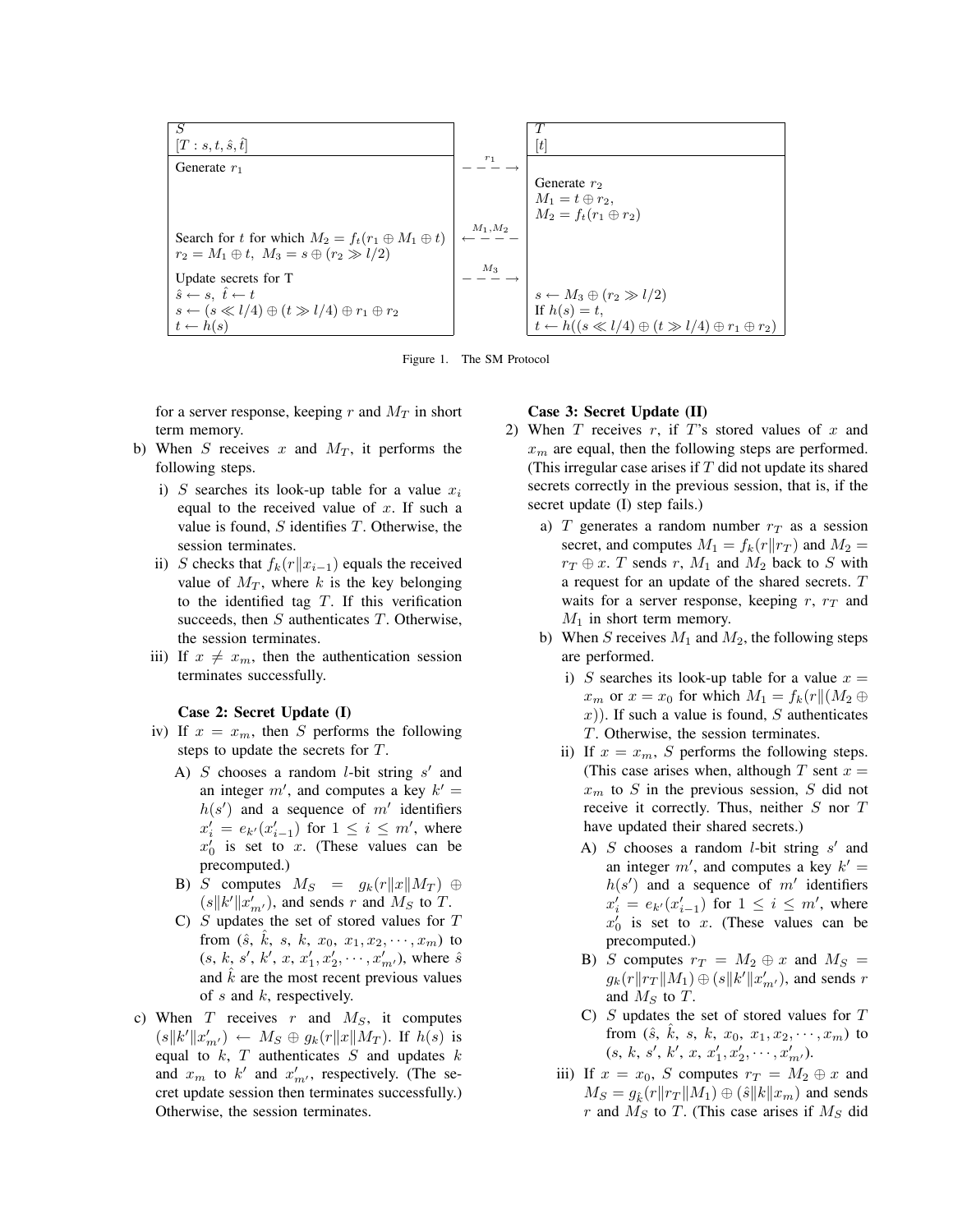not reach T correctly in the previous session, and thus  $T$  did not update its secrets, although  $S$  did. That is, this step resynchronises  $S$  and T.)

c) When  $T$  receives  $r$  and  $M_S$ , it computes  $(s||k'||x'_{m'}) \leftarrow M_S \oplus g_k(r||r_T||M_1)$ . If  $h(s)$  is equal to  $k$ ,  $T$  authenticates  $S$  and updates  $k$ and  $x_m$  to  $k'$  and  $x'_{m'}$ , respectively. (The secret update session then terminates successfully.) Otherwise, the session terminates.

#### V. TAG DELEGATION AND OWNERSHIP TRANSFER

Tag delegation enables a server to delegate the right to identify and authenticate a tag to a specified entity for a limited time period [14], [15]. Such a procedure could be used to reduce the computational load on a server.

In the novel protocol described in section IV, tag delegation is straightforward. When  $S$  wants to delegate  $T$ to an entity, it transfers the secret  $k$  and the identifiers  $x_0, x_1, \dots, x_m$  for T to the entity via a secure channel. As a result, the entity can authenticate  $T$  a maximum of  $m$  times. However, the entity receiving the delegation right cannot update the tag secrets, as it does not know s.

Multiple delegations of a tag  $T$  are also possible. If  $S$ transfers the secret k and the identifiers  $x_0, x_1, \dots, x_m$  for  $T$  to multiple entities, then these entities can all authenticate T during the same limited period, that is, until  $x = x_m$  is reached.

If the delegated tag  $T$  is queried  $m$  times, then  $S$  will need to update T's secret and identifiers and, if necessary,  $S$  can now delegate the right to query the tag again. Note that it is always necessary for  $S$  to update the tag secret and identifiers, since, as noted above, only  $S$  knows  $s$ .

Unlike delegation, tag ownership transfer means that the tag owner transfers all rights over the tag to a new owner [14], [15]. In order to achieve ownership transfer of  $T$ ,  $S$  must transfer the secrets  $s$  and  $k$  and the identifiers  $x_0, x_1, \dots, x_m$  for T, along with any other necessary information, to the new owner via a secure channel. This transfer should only take place after the old owner has updated the secrets and identifiers for  $T$ , in order to protect its privacy against possible tracking by the new owner. The server of the new owner should also update the tag secrets after receiving them from the old owner, in order to protect its privacy against possible tracking by the old owner. This update needs to take place in an environment where there is no possibility of eavesdropping by the old owner. Once this is complete, only the server of the new owner will be able to authenticate T and update the secrets for T.

#### VI. ANALYSIS

#### *A. Privacy and Security*

The protocol proposed in section IV involves performing a tag authentication (TA) process to authenticate a tag. When a tag is queried for the mth time, the server and tag update their shared secrets using the secret update  $(I)$  (SU<sub>1</sub>) process. If  $SU_1$  does not complete successfully, in the following session the secret update  $(II)$   $(SU_2)$  process is performed.  $SU_1$  and  $SU_2$  make use of a key transfer protocol and involve mutual authentication.

Note that both TA (case 1) and  $SU_1$  (case 2) are 'normal' cases of the protocol, but  $SU_2$  (case 3) will only occur if the protocol fails to operate as it should. This case arises if a message transfer in  $SU_1$  fails.

The security of the protocol relies on the tag secrets  $k$  and s and the hash functions  $e$ ,  $f$ ,  $g$  and  $h$ . Under the assumption that the *l*-bit key  $k$  is a strong cryptographic key for  $e$ ,  $f$ and q, an exhaustive search to find the  $l$ -bit values s and x is computationally infeasible. Also, given that hash functions  $e, f, q$  and h are one-way and collision-resistant, as stated in section IV, the protocol has the following privacy and security properties.

- Tag Information Privacy (P1): we assume in section II that the server database is secure. Thus only the server that has the secrets related to a tag can identify the tag and access the tag information.
- Tag Location Privacy (P2): a tag reply  $(x, M_T)$  is anonymous to an eavesdropper that does not know  $k$ , because x is updated to  $e_k(x)$  in every query and  $M_T$ depends on x. A tag reply  $(M_1, M_2)$  in SU<sub>2</sub> is also anonymous to an eavesdropper, because  $M_1$  and  $M_2$ are computed using the key k and a session secret  $r<sub>T</sub>$ . As a result, an adversary cannot track the location of a tag simply by eavesdropping on tag messages.

The protocol resists the following attacks feasible for a WA.

- Tag Impersonation (W1): to impersonate a tag, a WA needs to compute x and  $M_T$  (or  $M_1$  and  $M_2$ ). However, a WA cannot compute them without knowing  $k$ .
- Replay Attack (W2): a WA cannot reuse messages used in previous sessions because each response is a cryptographic function of a fresh random number. More specifically,  $M_T$  and  $M_S$  in TA and SU<sub>1</sub> depend on r, and  $M_1$ ,  $M_2$  and  $M_S$  in SU<sub>2</sub> depend on r and  $r_T$ .
- MitM Attack (W3): a WA cannot interfere with the exchanged messages by inserting or modifying messages, because of the use of the secrets  $k$  and  $s$  and random numbers  $r$  and  $r_T$ .
- DoS Attack (W4): if the second or third message in  $SU<sub>1</sub>$  is blocked,  $SU<sub>2</sub>$  will be performed in the following session. If the third message  $M<sub>S</sub>$  in SU<sub>2</sub> is blocked, the server and tag will become desynchronised, because the server will update the shared secrets but the tag will not. However, in the next session, the server will detect such an event, because the tag will send as identifier the value  $x_0$  in the server's look-up table. The server can thus recover synchronisation with the tag.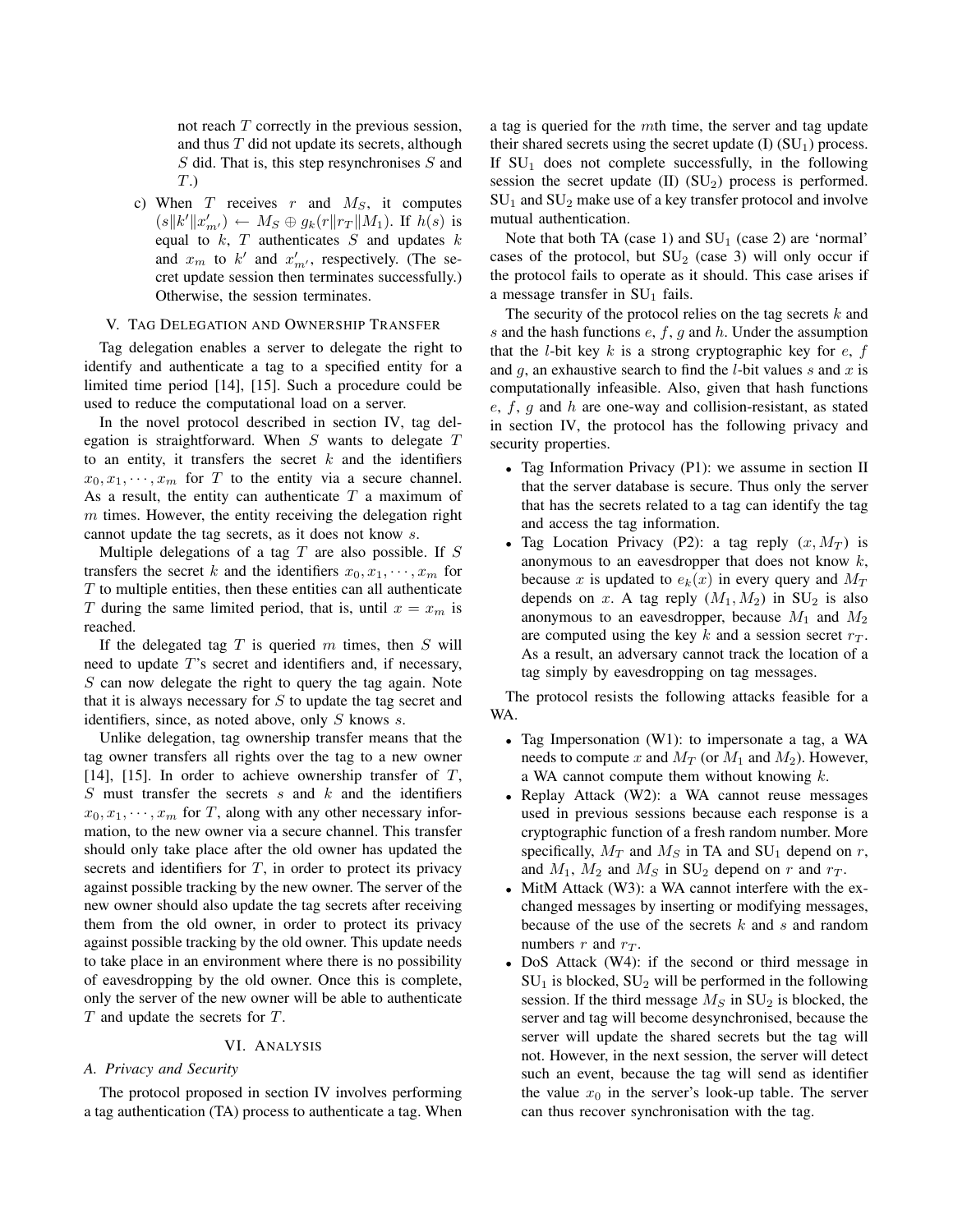

Figure 2. RFID authentication and secret update

We next consider the degree to which the protocol can resist the security threats posed by an SA, as identified in section II.

- Backward Traceability (S1): one significant feature of the protocol is that, when  $x = x_i$  in TA,  $M_T$  is computed as a function of  $x_{i-1}$ . As a result, it is difficult for an SA to trace transactions in previous sessions except for the immediately previous session in which  $x_i$  is included in the tag reply. An SA could intercept a tag identifier from a previous transaction, and compute the compromised identifier  $x$  by iteratively applying keyed hash function e to the previous identifier. However, the previous transactions were anonymous to the attacker at that time. Thus, in practice, tracing past transactions will not be simple. Obviously, if tag past transactions were computed using keys different from the compromised key  $k$ , it will be infeasible for an SA to trace them, because the previous keys will have no relation to the key  $k$ .
- Forward Traceability (S2): an SA can trace future transactions in which the compromised key is used.

However, when the server and the compromised tag update their shared secrets, if the SA does not intercept  $M<sub>S</sub>$  sent from the server, it cannot compute the updated secrets and thus will no longer be able to trace tag transactions. Therefore, a server should immediately replace the tag secrets if it suspects that a tag may have been compromised.

Server Impersonation (S3): an SA could try to update the secrets of a target tag by impersonating a legitimate server. If such an attack was possible, then the legitimate server would no longer be able to identify the tag, whereas the attacker would. One advantage of the protocol is that such a server impersonation attack is not straightforward. The reason for this is that an SA cannot compute  $M<sub>S</sub>$  just by compromising a tag, because s is known only by the server. An SA must perform a more sophisticated attack in which it intercepts  $M<sub>S</sub>$  in order to learn s.

Table II summarises the protocol's privacy and security properties, and compares the protocol to the prior art introduced in section III.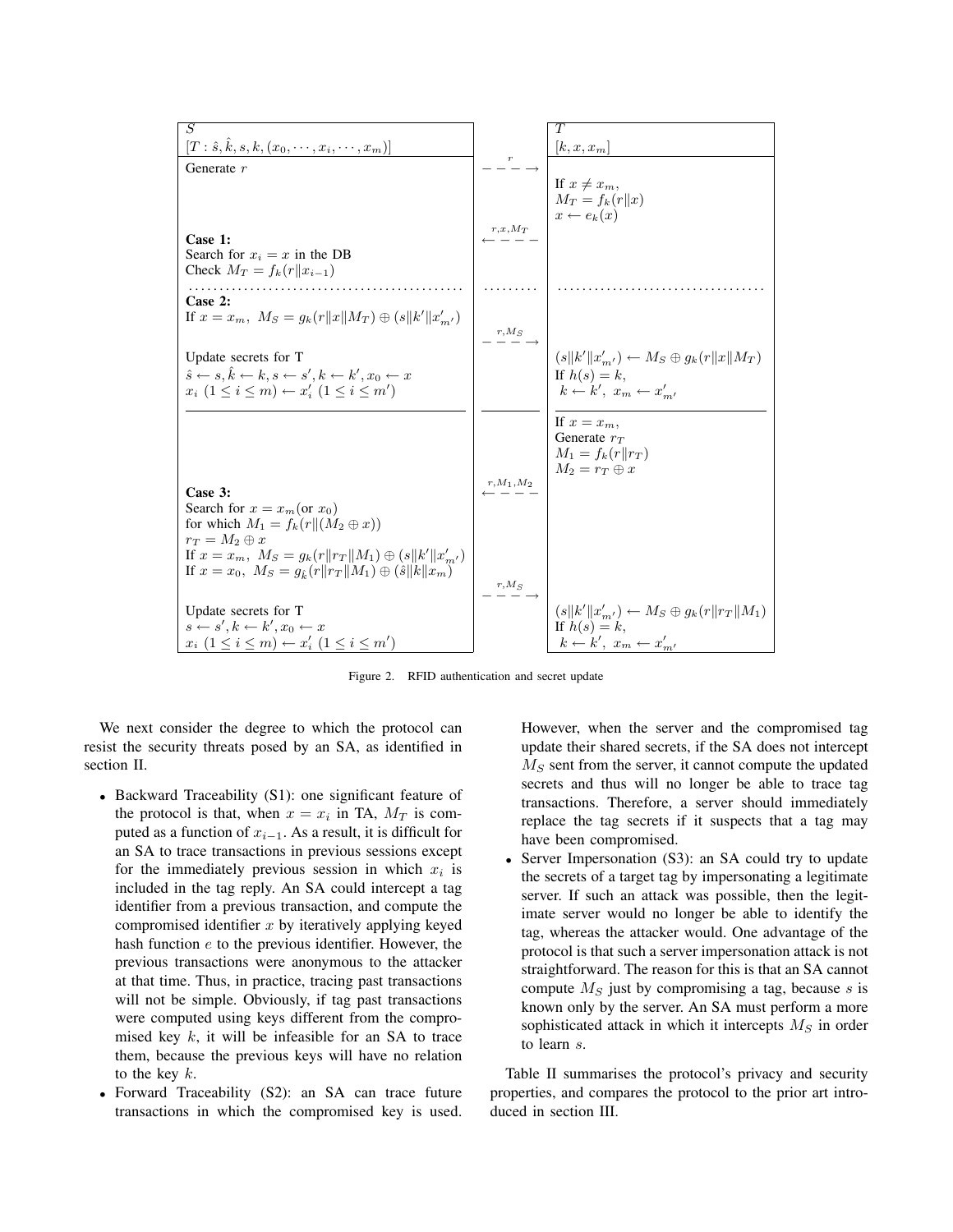Table II PRIVACY AND SECURITY PROPERTIES

|                 | P1 | P <sub>2</sub> | W1 | W2 | W3 | W4 | $\overline{S1}$ | $\overline{S2}$ | $\overline{S3}$ |
|-----------------|----|----------------|----|----|----|----|-----------------|-----------------|-----------------|
| HM              |    | ٠              |    |    |    |    |                 |                 |                 |
| D               |    |                |    |    |    |    |                 |                 |                 |
| LK              |    | ٠              |    |    |    |    |                 | $\ast$          | $\ast$          |
| T1              |    |                |    |    |    | ٠  |                 | ٠               | ٠               |
| T <sub>2</sub>  |    |                |    |    |    |    |                 |                 |                 |
| T3              |    |                |    |    |    |    |                 |                 |                 |
| <b>BMM</b>      |    |                |    |    |    |    |                 |                 |                 |
| <b>TA</b>       |    |                |    |    |    |    | $\ast$          | $\ast$          | $\ast$          |
| $SU_1$          |    |                |    |    |    |    | $\ast$          | $\ast$          | $\ast$          |
| SU <sub>2</sub> |    |                |    |    |    |    |                 | $\ast$          | $\ast$          |

: resists such an attack

∗ : partially resists such an attack, under certain assumptions

· : does not protect against such an attack

### *B. Performance*

The protocol proposed in section IV has the following performance characteristics.

- Scalability: a server uses a look-up table for tag identification. As a result, a server can match a received anonymous identifier to a tag using its look-up table in  $O(1)$  time, without needing a linear search. The protocol is scalable in the sense that a server only takes constant time to authenticate a tag, and tag delegation is straightforward, as stated in section V. However, if a tag is queried more than  $m$  times without updating the tag secrets (case 3), the tag will reply with  $M_1$ and  $M_2$ , and in this case the server needs to perform a linear search to authenticate the tag.
- Computation: in normal operation, i.e. when using TA and  $SU_1$ , a tag does not need to generate any pseudorandom numbers. However, in  $SU<sub>2</sub>$ , a tag needs to generate a pseudo-random number in order to resist being traced. A tag needs to perform two hash function computations in the most common case (TA), four hash function computations in  $SU_1$ , and three hash function computations in  $SU_2$ . A server performs only one hash function computation in TA. In  $SU_1$  and  $SU_2$ , a server must perform  $m'$  hash function computations in order to generate a new secret and new identifiers for a tag; fortunately these values can be precomputed.
- Communication: TA involves only two messages.  $SU<sub>1</sub>$ and SU<sup>2</sup> require one additional message.
- Storage Capacity: a tag needs a long term memory of 3*l* bits to store  $k$ ,  $x$  and  $x_m$ .

The performance of the protocol is compared to the prior art in Table III. The comparison shows that the performance of the proposed protocol compares favourably with existing schemes. In Table III, HF is a hash function computation, PRF is a pseudo-random function computation,  $d$  is a tag identifier, *n* is a transaction number,  $n<sub>L</sub>$  is the last successful transaction number,  $s$  is a tag secret,  $w$  is a server validator, c is a counter, k is a key, t is a time-stamp,  $t_m$  is the highest

Table III PERFORMANCE PROPERTIES

|                 | C1            | C2          | C3  | C4                          |
|-----------------|---------------|-------------|-----|-----------------------------|
| HM              | $d, n, n_L$   | 3HF         |     | 3                           |
| D               |               | 4HF         |     | 3                           |
| LK              | s, w, c       | 4PRF        |     | 3                           |
| T1              | $k, t, t_m$   | 1HF         | 0/1 | $\overline{c}$              |
| T <sub>2</sub>  | $k,t,t_m$     | 2HF         | 1/2 | $\mathcal{D}_{\mathcal{L}}$ |
| T <sub>3</sub>  | $k, t, t_m$   | $(\nu+2)HF$ | 1/3 | 2                           |
| <b>BMM</b>      | k, r, q, b, c | 1/2PRF      |     | 3                           |
| TA              |               | 2HF         |     | 2                           |
| SU <sub>1</sub> | $k, x, x_m$   | 4HF         |     | 3                           |
| SU <sub>2</sub> |               | 3HF         |     |                             |

C1 : The type of secrets stored in a tag

C2 : The type and number of cryptographic functions required in a tag

C3 : The number of pseudo-random numbers required in a tag

C4 : The number of exchanged messages

possible time-stamp,  $\nu$  is the number of successive iterations of a hash function,  $r$  is a one-time pseudonym,  $q$  is a seed, b is a boolean variable mode, and / denotes or.

#### VII. CONCLUDING REMARKS

We have identified desirable privacy, security and performance properties for RFID authentication protocols. We have reviewed previously proposed scalable RFID identification and authentication protocols which take only constant time to identify a tag using a look-up table. All these schemes have significant security or performance drawbacks.

The main contribution of this paper is to propose a scalable RFID pseudonym protocol that meets the identified requirements. The protocol has two features supporting scalability; a server takes only  $O(1)$  work for tag authentication, and tag delegation is straightforward.

The protocol is divided into regular and irregular states. The regular state has two variants: tag authentication and secret update (I). In both cases, the server takes constant time to authenticate a tag. An irregular state occurs if a secret update (I) process fails. In such a case, a secret update (II) process is required. This process uses a revised version of the SM protocol [21] that is newly proposed here.

#### **REFERENCES**

- [1] G. Avoine. *Cryptography in Radio Frequency Identification and Fair Exchange Protocols*. PhD thesis, Ecole Polytechnique Federale de Lausanne (EPFL), Lausanne, Switzerland, December 2005.
- [2] G. Avoine and P. Oechslin. RFID traceability: A multilayer problem. In A. Patrick and M. Yung, editors, *Financial Cryptography — FC'05*, volume 3570 of *Lecture Notes in Computer Science*, pages 125–140, Roseau, The Commonwealth Of Dominica, February–March 2005. IFCA, Springer-Verlag.
- [3] A. Bondi. Characteristics of scalability and their impact on performance. In *Proceedings of the 2nd International Workshop on Software and Performance — WOSP 2000*, pages 195–203, Ottawa, Ontario, Canada, September 2000. ACM Press.